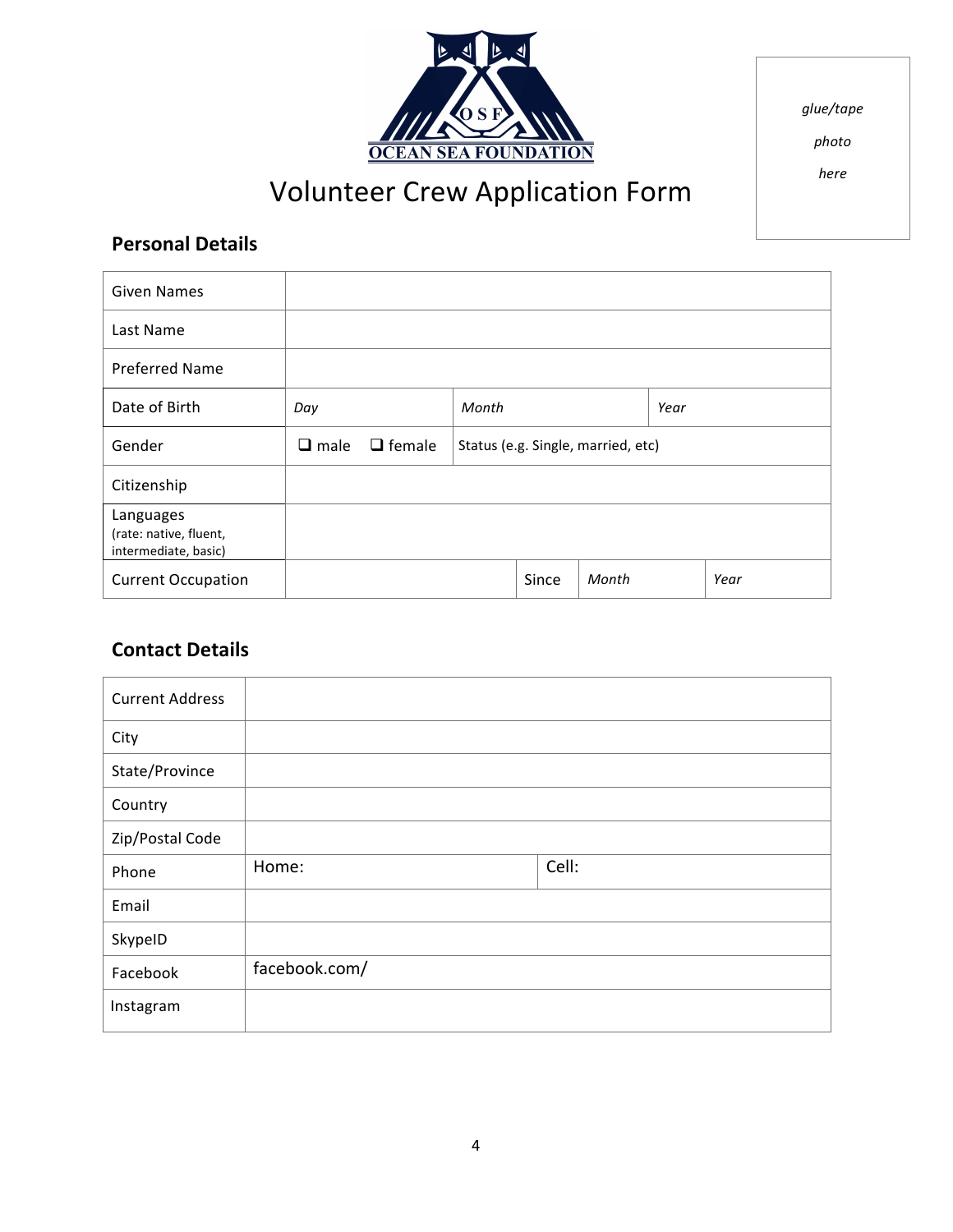## **Availability**

| Preferred<br>Dates   | Start | Day | Month | Year |
|----------------------|-------|-----|-------|------|
| (or write "open")    | End   | Day | Month | Year |
|                      |       |     |       |      |
| Length of commitment |       |     |       |      |

## **Background** (Please attach an additional page if you need more room.)

## Work Experience

| Work or Occupation | Dates | <b>Duties</b> |
|--------------------|-------|---------------|
|                    |       |               |
|                    |       |               |
|                    |       |               |
|                    |       |               |
|                    |       |               |
|                    |       |               |

#### Education

| <b>School Attended</b> | Dates | Degree and Field of Study |
|------------------------|-------|---------------------------|
|                        |       |                           |
|                        |       |                           |
|                        |       |                           |
|                        |       |                           |
|                        |       |                           |
|                        |       |                           |

## Volunteer Experience

| Organization | Dates | <b>Duties</b> |
|--------------|-------|---------------|
|              |       |               |
|              |       |               |
|              |       |               |
|              |       |               |
|              |       |               |
|              |       |               |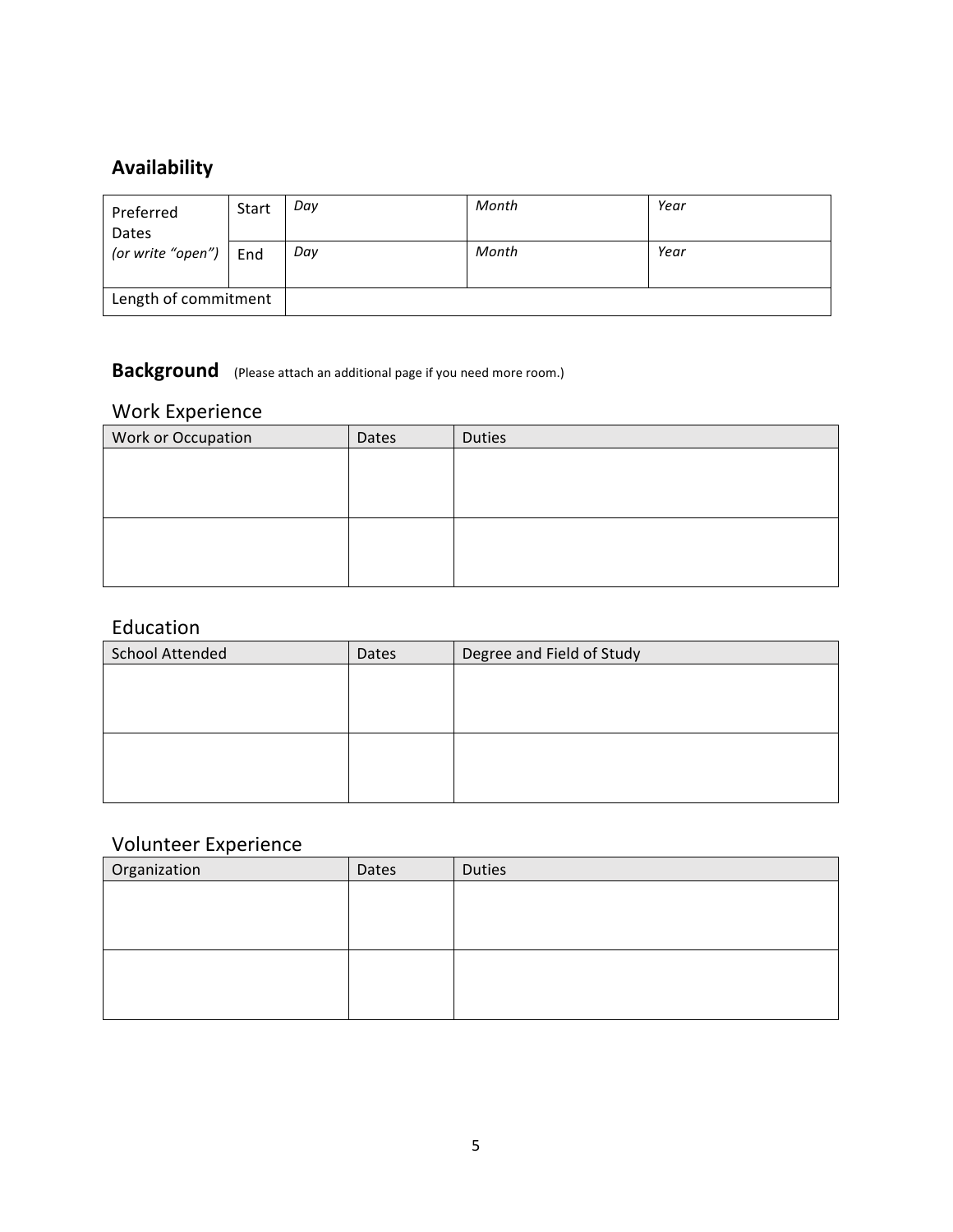#### **Skills** (Don't worry about blanks – we just want a good understanding of what you're good at.)

#### Professional Sailing (Commercial/Merchant/Yachting)

| Qualifications/Certificates | Experience |
|-----------------------------|------------|
|                             |            |
|                             |            |
|                             |            |
|                             |            |
|                             |            |

#### Recreational Sailing

| Type of Sailboat/Motor Boat | Experience (nautical miles, days at sea) |
|-----------------------------|------------------------------------------|
|                             |                                          |
|                             |                                          |
|                             |                                          |
|                             |                                          |

#### Welding (please add a description for the below skills)

| Description of Skills/Experience | Questions        |
|----------------------------------|------------------|
|                                  | Steel: yes no    |
|                                  | Pipes: yes no    |
|                                  | Aluminum: yes no |

#### Carpentry

Qualifications/Skills/Experience - Use number and describe

Rate: 1-None; 2-Basic experience; 3-Can do work around the house; 4-Significant experience; 5-Professional, years of exp.

#### Plumbing

Qualifications/Skills/Experience - Use number and describe

Rate: 1-None; 2-Basic experience; 3-Can do work around the house; 4-Significant experience; 5-Professional, years of exp.

#### Electrical

Qualifications/Skills/Experience - Use number and describe

Rate: 1-None; 2-Basic experience; 3-Can do work around the house; 4-Significant experience; 5-Professional, years of exp.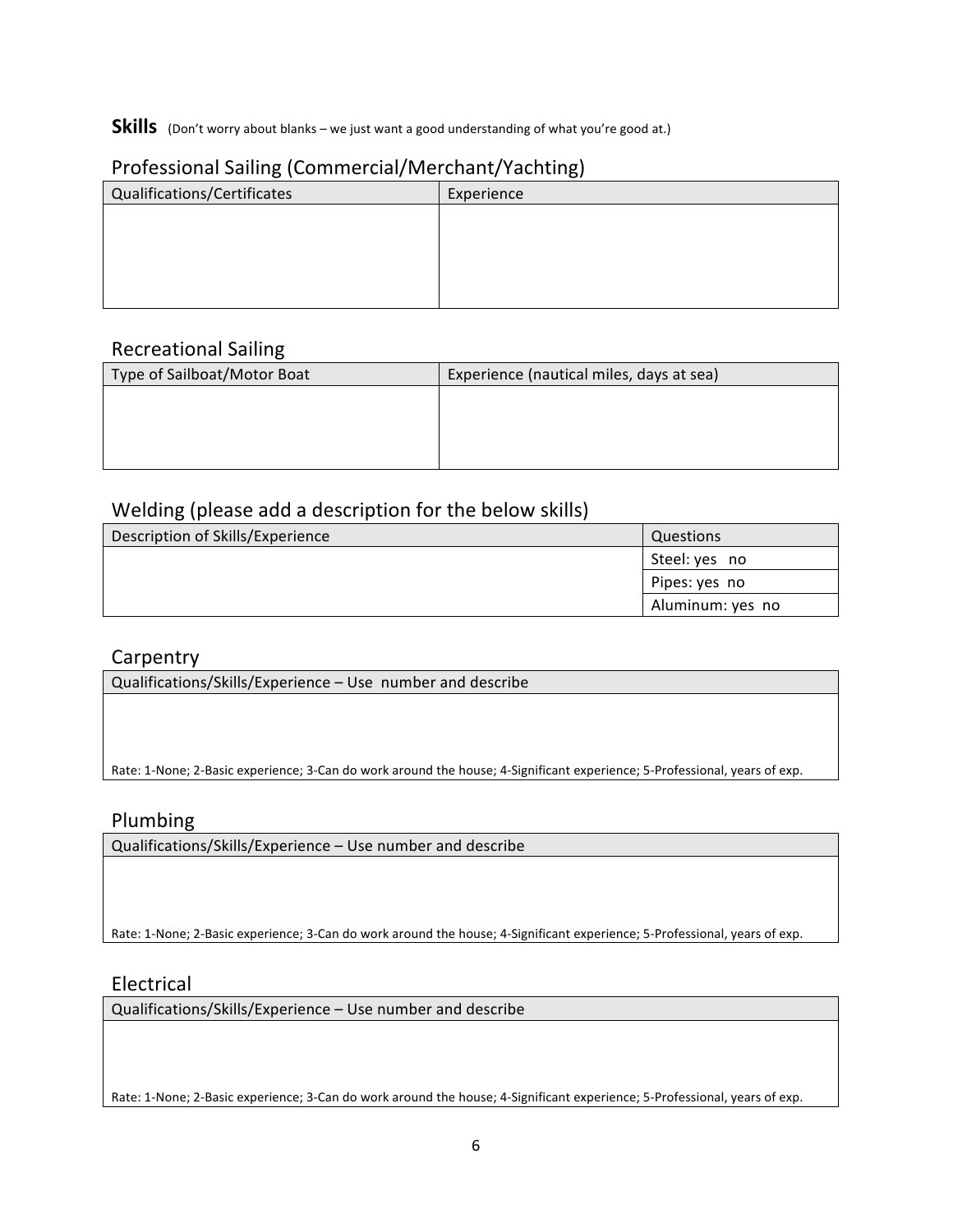## **Bridge Electronics**

| Questions                                                                      |     |    |
|--------------------------------------------------------------------------------|-----|----|
| • Do you have any electronics experience (soldering, repairs, circuit design)? | Yes | No |
| • Do you have experience installing radios or antennas?                        | Yes | No |
| . Do you have marine electronics experience (i.e. NMEA 0183 or 2000)?          | Yes | No |
|                                                                                |     |    |
| Qualifications/Skills/Experience                                               |     |    |
|                                                                                |     |    |
|                                                                                |     |    |
|                                                                                |     |    |

#### Engine Mechanics

Qualifications/Skills/Experience/Types of Engines - Describe

Rate: 1-None; 2-Basic experience; 3-Can do work on car/truck; 4-Significant experience; 5-Professional, years of exp.

## Cooking

Qualifications/Skills/Experience

#### Medical

Qualifications/Skills/Experience

#### Small Boats (RHIBs, Zodiacs, etc.)

| Qualifications/Skills/Experience | Question                                |
|----------------------------------|-----------------------------------------|
|                                  | Comfortable launching/recovering from a |
|                                  | moving vessel? Yes No                   |

#### **SCUBA Diving**

Qualifications/Skills/Experience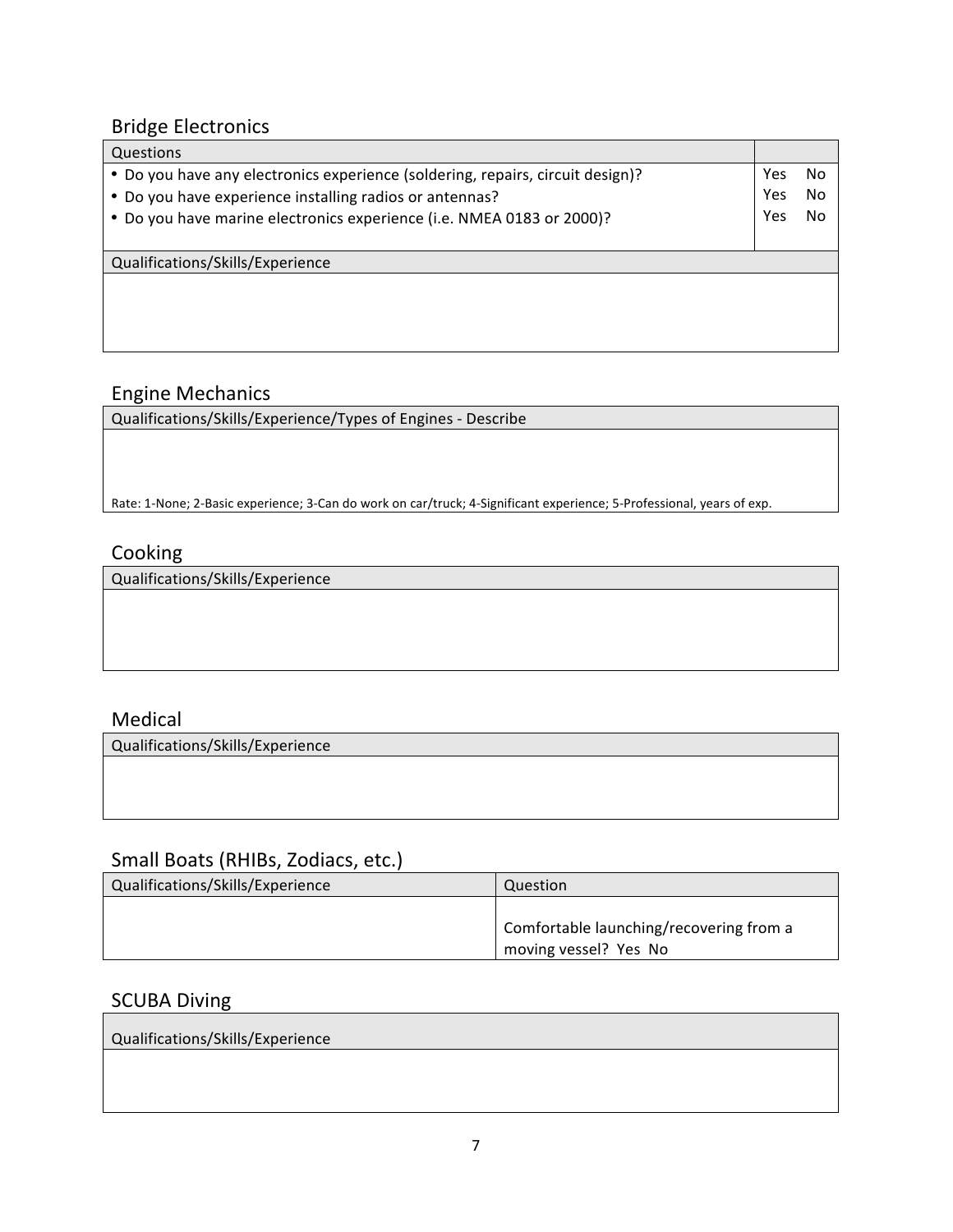## IT/Computers

| Questions                                                                                                                                                                                                                 |                   |                |
|---------------------------------------------------------------------------------------------------------------------------------------------------------------------------------------------------------------------------|-------------------|----------------|
| • Do you have computer networking experience?<br>. Do you have system administration experience with Linux, Unix, BSD or similar OS?<br>• Do you have software development experience (web, applications, embedded, etc)? | Yes<br>Yes<br>Yes | No<br>No<br>No |
| Qualifications/Skills/Experience/Description                                                                                                                                                                              |                   |                |
|                                                                                                                                                                                                                           |                   |                |

#### Graphic Design

Qualifications/Skills/Experience (website or portfolio)

## Helicopter/Airplane Pilot

| Experience/Type/Hours | Questions                                   |
|-----------------------|---------------------------------------------|
|                       | Experience landing on a moving ship? Yes No |
|                       | PPL licensed? Yes No                        |

## Helicopter/Airplane Tech

Qualifications/Skills/Experience/Type

## Crane Operations

Qualifications/Skills/Experience

## Fundraising

Qualifications/Experience/Description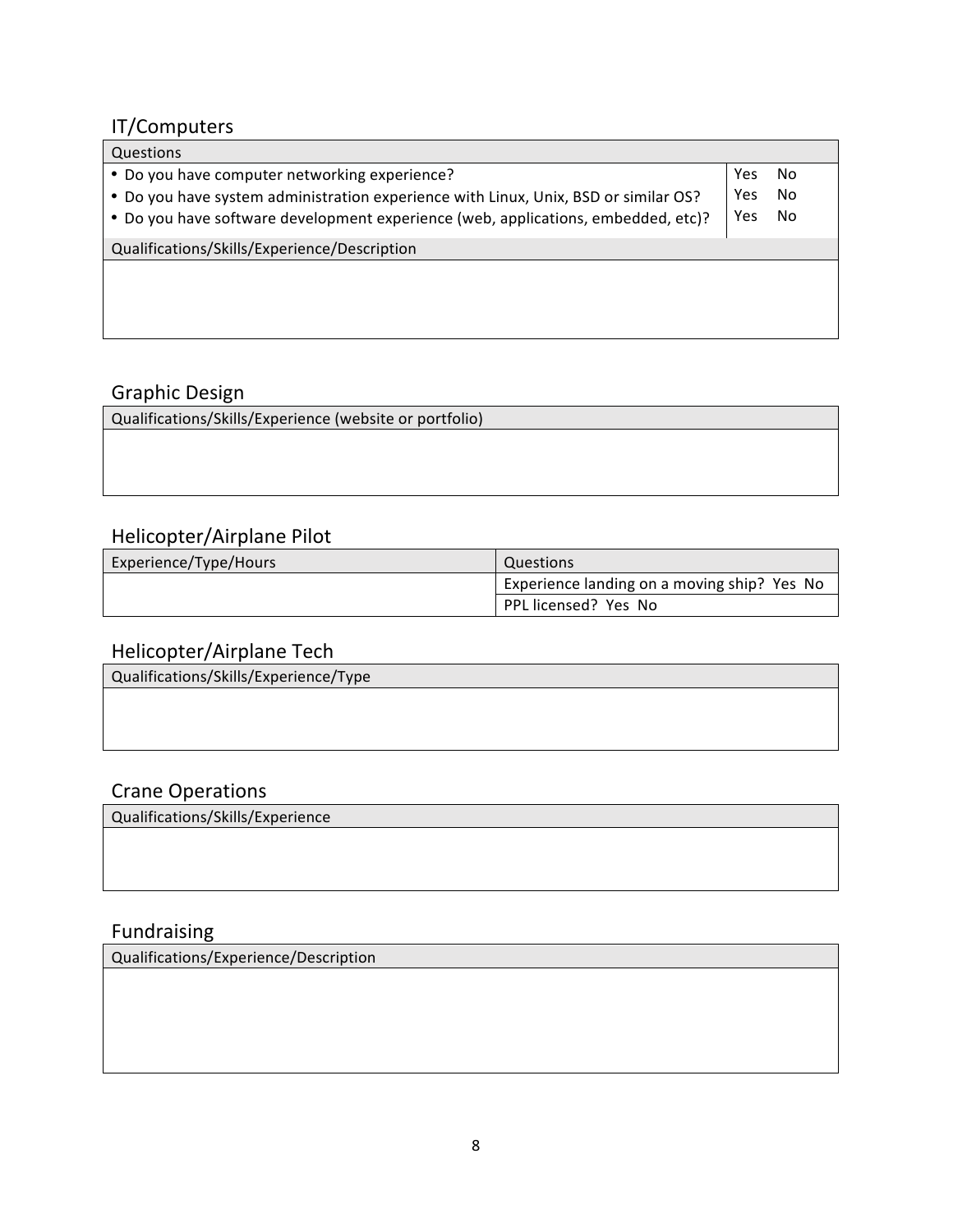## Other Skills We Should Know About

Description

## **Additional**

| How did you hear about Ocean Sea Foundation?                                                                              |     |           |  |
|---------------------------------------------------------------------------------------------------------------------------|-----|-----------|--|
|                                                                                                                           |     |           |  |
|                                                                                                                           |     |           |  |
|                                                                                                                           |     |           |  |
|                                                                                                                           |     |           |  |
| Why do you want to join a Ocean Sea Foundation campaign?                                                                  |     |           |  |
|                                                                                                                           |     |           |  |
|                                                                                                                           |     |           |  |
|                                                                                                                           |     |           |  |
|                                                                                                                           |     |           |  |
| List any medical/health conditions and any prescription drugs you are taking:                                             |     |           |  |
|                                                                                                                           |     |           |  |
|                                                                                                                           |     |           |  |
| Have you ever been convicted of a crime? Have you ever been involved in any lawsuits?                                     |     |           |  |
| If "yes," please explain below.<br>(A conviction does not mean that you cannot volunteer. Many of our veteran crewmembers | Yes | <b>No</b> |  |
| have been arrested and convicted for civil disobedience.)                                                                 | □   | ப         |  |
|                                                                                                                           |     |           |  |
|                                                                                                                           |     |           |  |
|                                                                                                                           |     |           |  |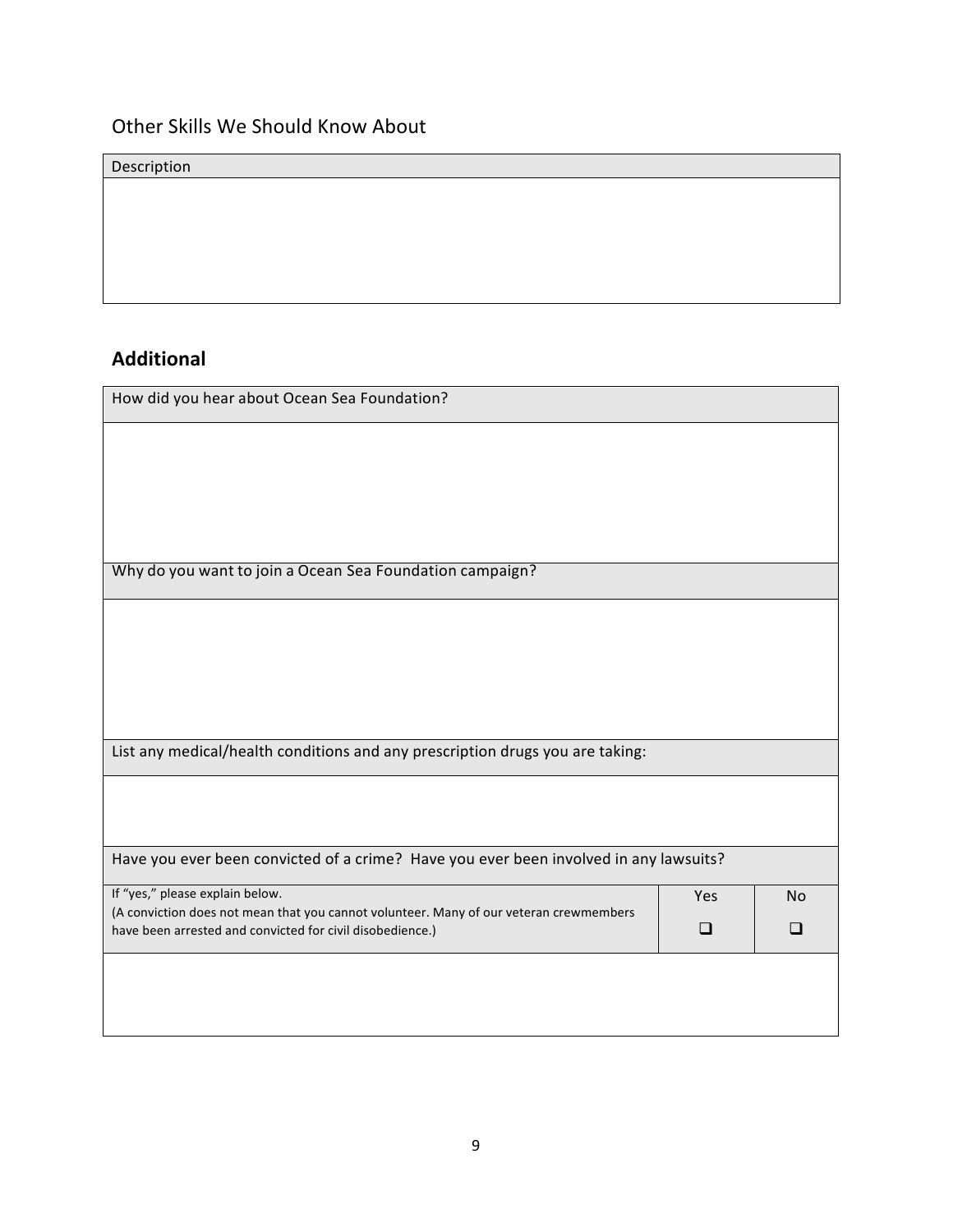## Crewmember Expectations - PLEASE READ THESE CAREFULLY!

## Please acknowledge and initial to the right of each statement:

| I am willing to perform chores and to fill a role with good cheer, responsible<br>initiative, and a positive attitude.                                                                                                 |  |
|------------------------------------------------------------------------------------------------------------------------------------------------------------------------------------------------------------------------|--|
| I understand the amount of time required and the dedication necessary to be a<br>crewmember. I am willing to set aside personal agendas in order to focus on my vital<br>role as a member of the Ocean Sea Foundation. |  |
| I understand that I am applying to be a volunteer, therefore, I do not expect wages,                                                                                                                                   |  |
| payments, or any other form of compensation for my services or time spent with<br>Ocean Sea Foundation.                                                                                                                |  |
| I agree that I am fully responsible for payment of all medical expenses and other damages<br>arising if I am injured or become ill while volunteering for Ocean Sea Foundation.                                        |  |
| I understand that any photographs or other media taken by me while I am<br>a Ocean Sea Foundation volunteer will shared to Ocean Sea Foundation                                                                        |  |
| I understand that as a volunteer, I am representing Ocean Sea Foundation and<br>I will conduct myself in a mature and responsible manner at all times.                                                                 |  |
| I understand that as a member of the crew, I could be dismissed for excessive<br>drinking, reporting late or missing work shifts, or if I disobey the ship's captain or<br>officers.                                   |  |

#### **\*FOR ANY ADDITIONAL COMMENTS: Attach an extra piece of paper**

I certify that I have given true and accurate information on all pages of this application, and where I have initialed, I am indicating my understanding of the question.

In the event that confirmation is needed in connection with this application, I authorize Ocean Sea Foundation to contact any of my educational, employment, or personal references that I have provided, as well as registration and license boards and others to furnish information concerning my statements made in this application.

I understand that false information may be grounds for rejection of my application and/or grounds for immediate dismissal from Ocean Sea Foundation.

| <b>SIGNED:</b> |  |  |  |
|----------------|--|--|--|
|                |  |  |  |

**DATE:**